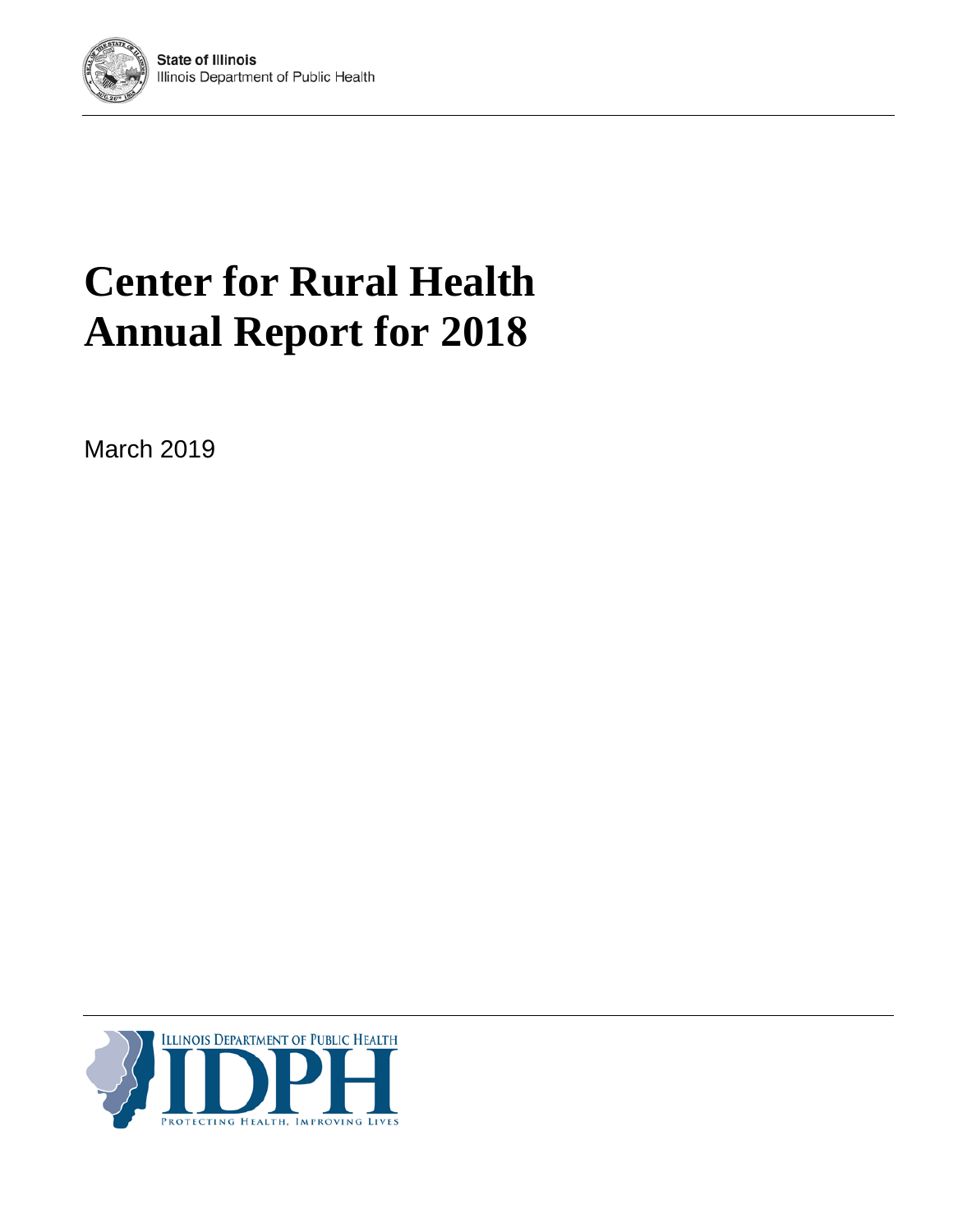

525-535 West Jefferson Street · Springfield, Illinois 62761-0001 · www.dph.illinois.gov

March 1, 2019

Honorable Tim Anderson Secretary of the Senate 401 Capital Building Springfield, Illinois 62706

Honorable John Hollman Clerk of the House 402 Capital Building Springfield, Illinois 62706

Dear Secretary Anderson and Clerk Hollman:

Pursuant to Section Nine of the Family Practice Residency Act [110 ILCS 935/9], Section 640(d) of the Public Health Powers and Duties Law [20 ILCS 2310/2310-640(d)], Section 25 of the Podiatric Scholarship and Residency Act [110 ILCS 978/25], and Section 35 of the Psychiatry Practice Incentive Act [405 ILCS 100/35], the Illinois Department of Public Health is required to report annually to the General Assembly on the activities and progress made in relation to the grants, educational loan repayment, and scholarship programs associated with these statutes.

Attached is the report for 2018. It contains information and details regarding other programs in the Center for Rural Health, including project descriptions, grant awards, and project status.

Very truly yours,

Mary O. Eneme)

Ngozi O. Ezike, MD **Director**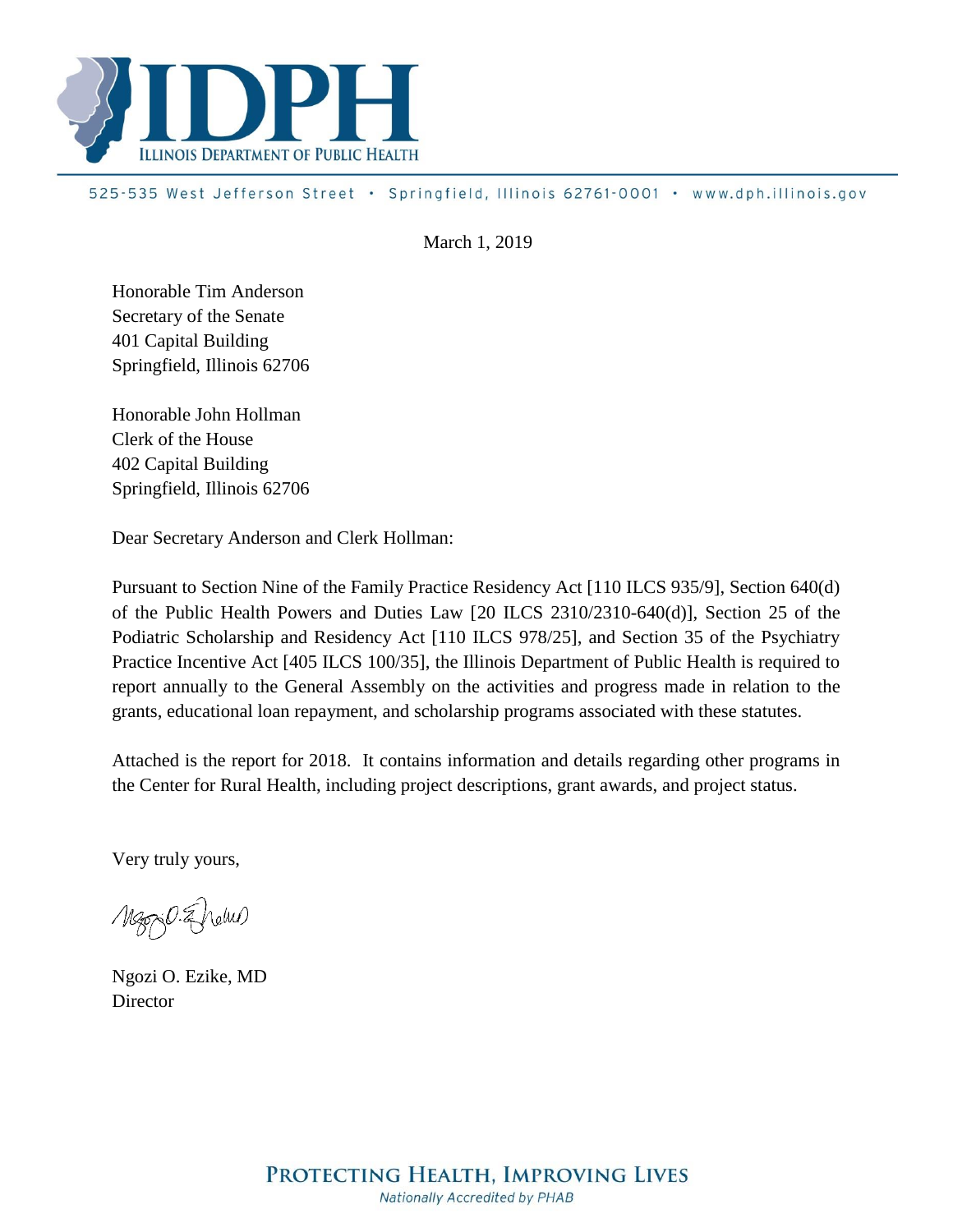

## **Illinois Department of Public Health Center for Rural Health Annual Report for 2018 to the General Assembly**

# **INTRODUCTION**

The Center for Rural Health (CRH) was formed in 1989, stemming from a recommendation by the Governor's Rural Health Task Force. A center within the Illinois Department of Public Health (IDPH), CRH seeks to enhance the health status of rural and underserved residents by improving access to primary health care and encouraging community involvement in health issues.

The following services are provided by CRH:

- Technical assistance to community organizations and health care providers
- Serves as a clearinghouse for health professionals seeking practice opportunities in rural and underserved areas, and for communities and facilities seeking additional professionals
- Identifies areas, facilities, and population groups that need additional health care providers
- Offers scholarship and loan repayment programs for several professional disciplines
- Receives and distributes information from local, state, and national partners describing both new and ongoing programs, grant opportunities, and research projects
- Participates on boards, task forces, and committees at both the state and national levels that address rural health issues, and shares knowledge in response to requests for assistance
- Administers grant programs to improve the availability of and access to primary care services

#### **PROGRAMS**

## **HOSPITAL CAPITAL INVESTMENT**

Public Act 96-0037 mandated that IDPH establish a hospital capital grant program. Grants can be used to:

- 1. Renovate buildings to address life/safety code standards
- 2. Maintain, improve, renovate, expand, or construct buildings
- 3. Maintain, establish, or improve health information technology and medical equipment
- 4. Maintain or improve patient safety, quality of care, or access to care

The Act created Safety Net Hospital and Community Hospital grants. Safety Net Hospital grants ranged from \$4.6 million to \$7 million per hospital (total awards could not exceed \$100 million). Community Hospital grants averaged \$350,000 per hospital (total awards could not exceed \$50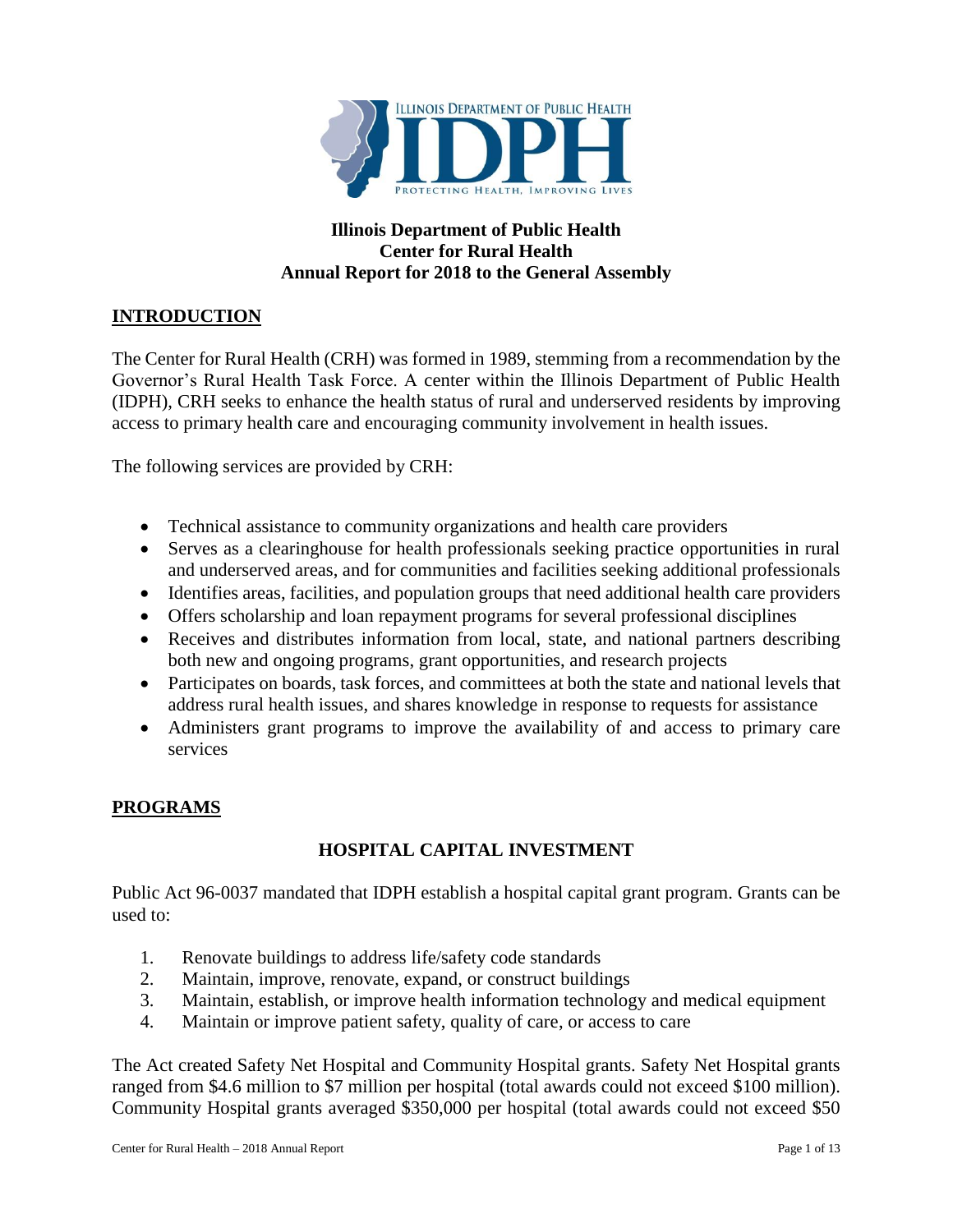million). During state fiscal years (FY) 2012-2014, \$149,354,439 was awarded to hospitals from the Build Illinois Bond Fund.

In 2017, a total of 123 hospitals received grant funding. Twelve grants were awarded to hospitals in Chicago, three to hospitals in Cook County outside of Chicago, 13 to hospitals located in the collar counties (Lake, McHenry, Kane, DuPage, and Will), and 95 to downstate hospitals. Out of the 123 hospitals that received grants, 67 were in rural areas and 56 were in urban areas (see Table One).

| <b>TABLE ONE</b><br><b>Geographic Distribution of Hospital Capital Investment Grants</b> |                                  |                                |  |  |  |  |  |  |
|------------------------------------------------------------------------------------------|----------------------------------|--------------------------------|--|--|--|--|--|--|
| <b>Geographic Designation</b>                                                            |                                  |                                |  |  |  |  |  |  |
| <b>Location</b>                                                                          | <b>Number of Grants</b>          | <b>Percent of Total Grants</b> |  |  |  |  |  |  |
| Chicago                                                                                  | 12                               | 10%                            |  |  |  |  |  |  |
| <b>Cook County</b>                                                                       | 3                                | 2%                             |  |  |  |  |  |  |
| <b>Collar Counties</b>                                                                   | 13                               | 11%                            |  |  |  |  |  |  |
| Downstate                                                                                | 95                               | 77%                            |  |  |  |  |  |  |
| <b>TOTAL</b>                                                                             | 123                              | 100%                           |  |  |  |  |  |  |
|                                                                                          | <b>Urban / Rural Designation</b> |                                |  |  |  |  |  |  |
| <b>Urban / Rural</b>                                                                     | <b>Number of Grants</b>          | <b>Percent of Total Grants</b> |  |  |  |  |  |  |
| Urban                                                                                    | 56                               | 46%                            |  |  |  |  |  |  |
| Rural                                                                                    | 67                               | 54%                            |  |  |  |  |  |  |
| <b>TOTAL</b>                                                                             | 123                              | 100%                           |  |  |  |  |  |  |

Grants for hospitals in Chicago, Cook County, and the collar counties comprised \$101.8 million, while downstate hospitals accounted for \$47.5 million. Of the grants for hospitals in Chicago and Cook County, \$95.4 million were Safety Net Hospital Grants. Hospitals in urban areas, including urban-downstate facilities, received \$122.8 million, while hospitals in rural areas received \$26.5 million (see Table Two).

| <b>TABLE TWO</b>                                                    |                                                                 |      |  |  |  |  |  |  |  |
|---------------------------------------------------------------------|-----------------------------------------------------------------|------|--|--|--|--|--|--|--|
| <b>Financial Distribution of Hospital Capital Investment Grants</b> |                                                                 |      |  |  |  |  |  |  |  |
| Location                                                            | <b>Percent of Total Grant Awards</b><br><b>Amount of Grants</b> |      |  |  |  |  |  |  |  |
| Chicago                                                             | \$81,600,000                                                    | 55%  |  |  |  |  |  |  |  |
| <b>Cook County</b>                                                  | \$13,800,000                                                    | 9%   |  |  |  |  |  |  |  |
| <b>Collar Counties</b>                                              | \$6,448,550                                                     | 4%   |  |  |  |  |  |  |  |
| Downstate                                                           | \$47,505,889                                                    | 32%  |  |  |  |  |  |  |  |
| <b>TOTAL</b>                                                        | \$149,354,439                                                   | 100% |  |  |  |  |  |  |  |
| Urban                                                               | \$122,818,774                                                   | 82%  |  |  |  |  |  |  |  |
| Rural                                                               | \$26,535,665                                                    | 18%  |  |  |  |  |  |  |  |
| <b>TOTAL</b>                                                        | \$149,354,439                                                   | 100% |  |  |  |  |  |  |  |

IDPH classified projects into four categories: construction/renovation, medical equipment acquisition, information technology, and life/safety code. As seen in Table Three, a majority of grant funds were used for construction/renovation projects or medical equipment acquisition.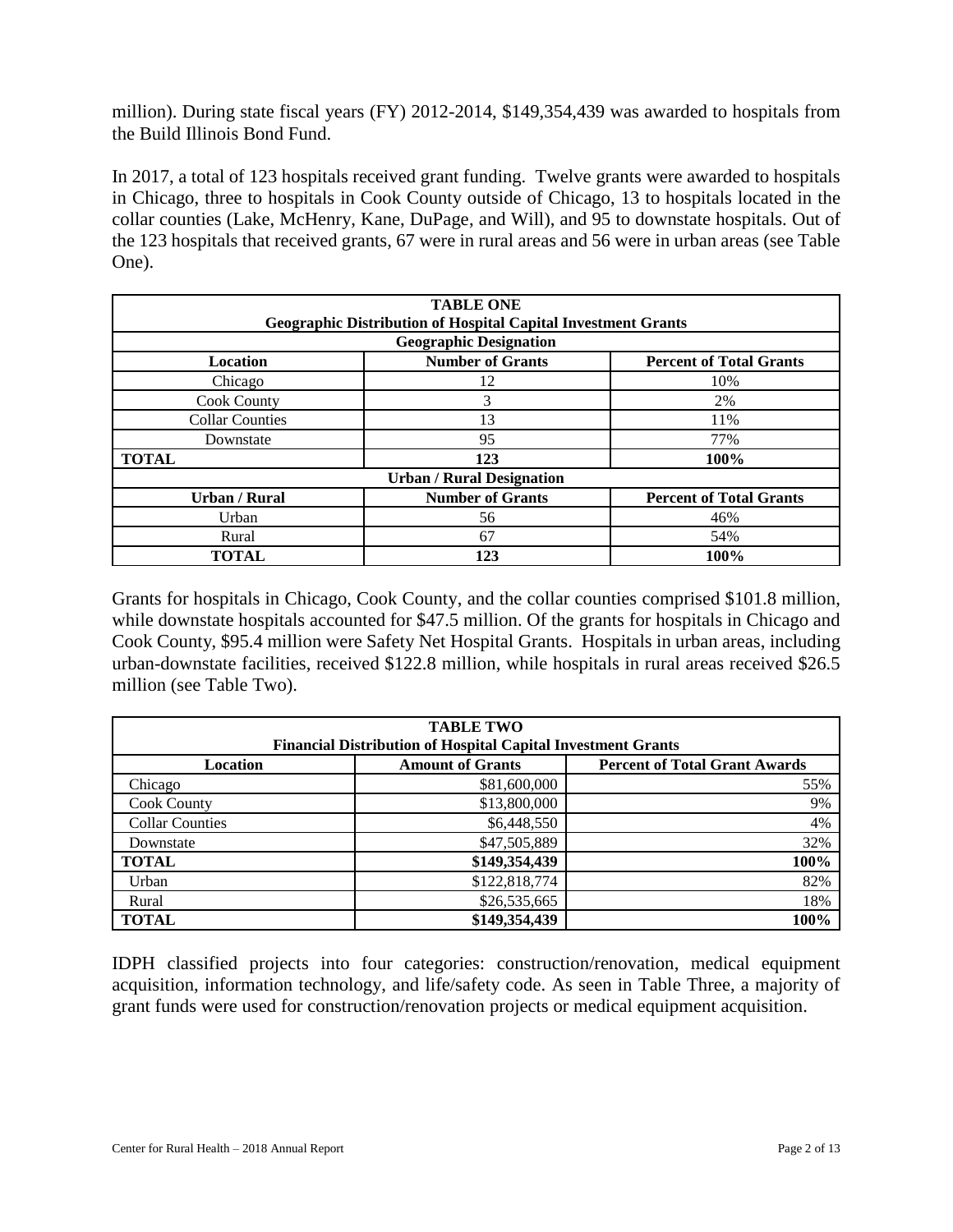| <b>TABLE THREE</b><br><b>Hospital Capital Investment Grants By Project Type</b>                                                                                                             |                 |      |               |      |  |  |  |  |  |  |
|---------------------------------------------------------------------------------------------------------------------------------------------------------------------------------------------|-----------------|------|---------------|------|--|--|--|--|--|--|
| <b>Percent of</b><br><b>Percent of Total</b><br><b>Grants</b><br><b>Amount of</b><br><b>Total Grants</b><br><b>Grant Awards</b><br><b>Type of Project</b><br><b>Funded</b><br><b>Grants</b> |                 |      |               |      |  |  |  |  |  |  |
| Construction / Renovation                                                                                                                                                                   | 39              | 32%  | \$100,382,353 | 67%  |  |  |  |  |  |  |
| Medical Equipment Acquisition                                                                                                                                                               | 56              | 45%  | \$38,399,757  | 26%  |  |  |  |  |  |  |
| <b>Information Technology</b>                                                                                                                                                               | $\mathbf{\tau}$ | 6%   | \$2,571,743   | 2%   |  |  |  |  |  |  |
| Life / Safety Code                                                                                                                                                                          | 21              | 17%  | \$8,000,586   | 5%   |  |  |  |  |  |  |
| <b>TOTAL</b>                                                                                                                                                                                | 123             | 100% | \$149,354,439 | 100% |  |  |  |  |  |  |

Although grantees were not required to contribute financially or match funds for their grants, many hospitals provided additional money to supplement their projects. Including the grantees' financial contributions, costs for all projects totaled \$265.8 million. Overall, grantees contributed \$116.4 million (44%) toward the projects' costs, while IDPH grants funded \$149.4 million (56%).

All 123 projects are complete and the grants are closed.

## **PODIATRIC SCHOLARSHIP**

The Podiatric Scholarship and Residency Act [110 ILCS 978] was established in 1993 to increase access to podiatric services for Illinois residents. The Act authorizes grants to podiatric medicine residency programs, scholarships to podiatric medical students, and a loan repayment program for podiatric physicians who agree to practice in designated shortage areas.

To date, IDPH has not received funding for podiatric medicine residency grants or loan repayment for podiatric physicians. Funds have been appropriated only for the scholarship program.

Funding for scholarships comes from podiatric physicians' license fees deposited into the Illinois State Podiatric Disciplinary Fund (see Section 19 of the Podiatric Medical Practice Act of 1987 [225 ILCS 110/19]). From the amount deposited into this fund, \$200,000 is appropriated to IDPH for scholarships. Podiatric physicians' licenses are renewed every two years, requiring the \$200,000 appropriation to be divided equally between two program years. Thus, \$100,000 is available each fiscal year. Since FY 94, IDPH has provided \$880,916 in scholarship funds (see Table Five).

To be eligible for a scholarship, an applicant must meet the following criteria:

- 1. Be an Illinois resident at the time of application;
- 2. Be studying podiatric medicine in a podiatric medical school in Illinois; or
- 3. Be accepted for enrollment in a podiatric medical school in Illinois;
- 4. Exhibit financial need; and
- 5. Agree to practice in a health professional shortage area as a podiatric physician (one year for each year he or she is a scholarship recipient).

Rosalind Franklin University of Medicine and Science (North Chicago) is the only podiatric medical school in Illinois. To receive a scholarship, an applicant would need to demonstrate that he or she has been accepted to or attends this school.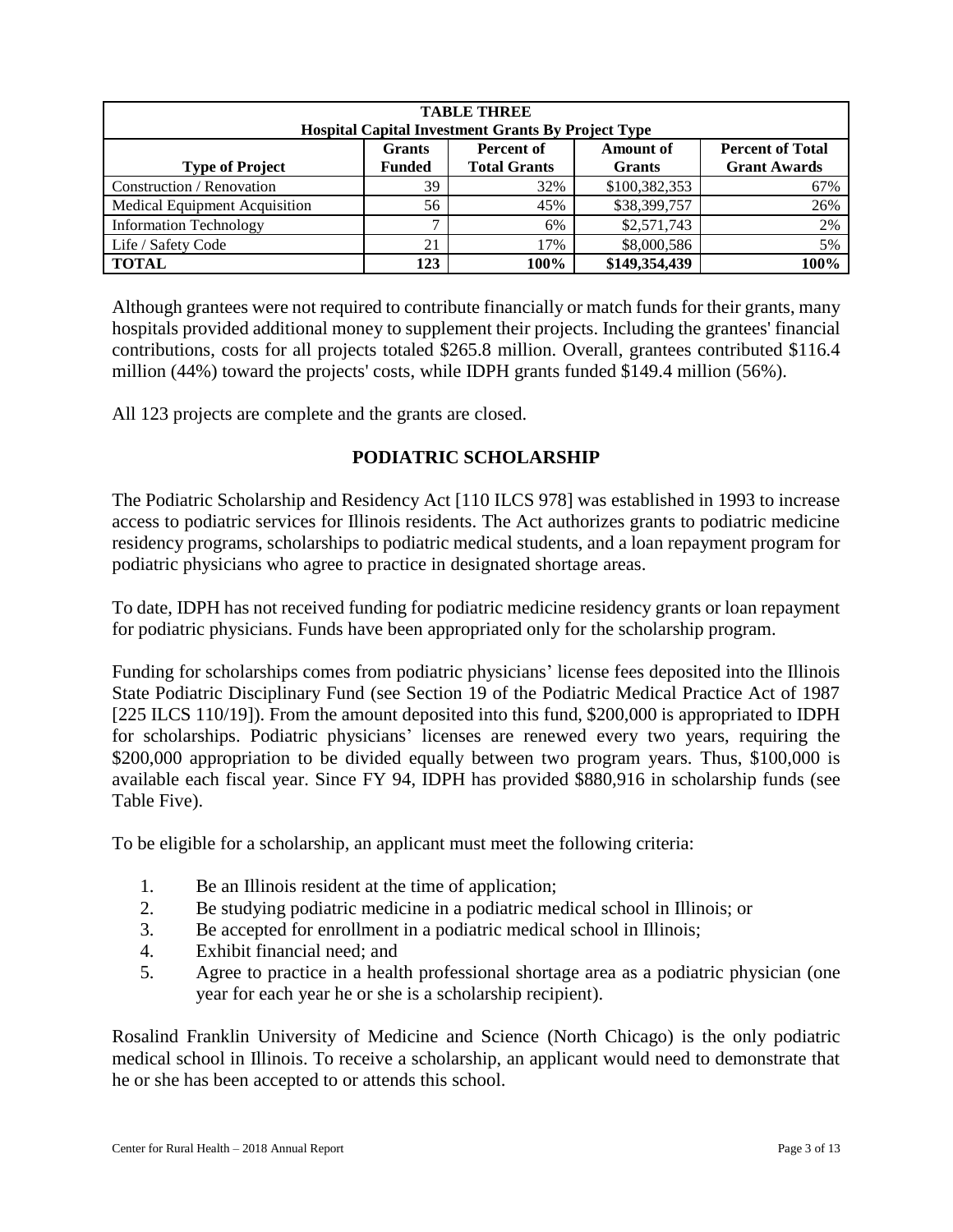IDPH utilizes various criteria in the selection of scholarship recipients. First, preference is given to individuals who have received the scholarship previously, provided the recipient:

- 1. Requests a continuation of scholarship funds;
- 2. Is enrolled and is in good academic standing at the podiatric medical school;
- 3. Is not repeating the same year of school due to poor academic performance; and
- 4. Has not voluntarily withdrawn from podiatric medical school.

If current recipients do not request a continuation of the scholarship or if they graduate, IDPH uses the following criteria to select new recipients:

- 1. Per Section 5 of the Act, minority students receive preference in the selection of scholarships. A minority student is any person who is: African American, Hispanic, Asian American, Native American, or Alaskan Native.
- 2. If more than one minority student applies or if no minority students apply, then the selection criteria include:
	- a. Interest in pursuing podiatric medicine;
	- b. Previous experience with medically underserved populations;
	- c. Previous experience in the health care delivery system;
	- d. Academic capabilities;
	- e. Financial need;
	- f. Greater number of years of podiatric medical school remaining;
	- g. Willingness to provide medical care to people in designated shortage areas;
	- h. Greater number of years of residence in Illinois; and
	- i. U.S. citizens or those granted permanent residence in the U.S.

Since FY 94, 14 individuals have received scholarship assistance. Of these recipients, 10 were males and four were females. Seven of the 14 recipients were minorities (see Table Four).

| <b>TABLE FOUR</b><br><b>Podiatric Scholarship Recipients</b><br><b>Award Distribution By Gender</b><br>FY 1994 - 2019 |                                        |  |  |  |  |  |  |  |
|-----------------------------------------------------------------------------------------------------------------------|----------------------------------------|--|--|--|--|--|--|--|
| <b>Gender</b>                                                                                                         | <b>Number of Recipients</b>            |  |  |  |  |  |  |  |
| Male                                                                                                                  | 10                                     |  |  |  |  |  |  |  |
| Female                                                                                                                | 4                                      |  |  |  |  |  |  |  |
| <b>TOTAL</b>                                                                                                          | 14                                     |  |  |  |  |  |  |  |
|                                                                                                                       | <b>Award Distribution by Ethnicity</b> |  |  |  |  |  |  |  |
|                                                                                                                       | FY 1994 - 2019                         |  |  |  |  |  |  |  |
| <b>Ethnicity</b>                                                                                                      | <b>Number of Recipients</b>            |  |  |  |  |  |  |  |
| African American                                                                                                      |                                        |  |  |  |  |  |  |  |
| Asian American                                                                                                        | 2                                      |  |  |  |  |  |  |  |
| Hispanic                                                                                                              | 0                                      |  |  |  |  |  |  |  |
| Native American / Alaskan Native                                                                                      | $\overline{0}$                         |  |  |  |  |  |  |  |
| White (not Hispanic)                                                                                                  | ┑                                      |  |  |  |  |  |  |  |
| <b>TOTAL</b>                                                                                                          | 14                                     |  |  |  |  |  |  |  |

After a recipient graduates from podiatric medical school, completes residency, and becomes licensed in Illinois as a podiatric physician, he or she is required to fulfill a service obligation.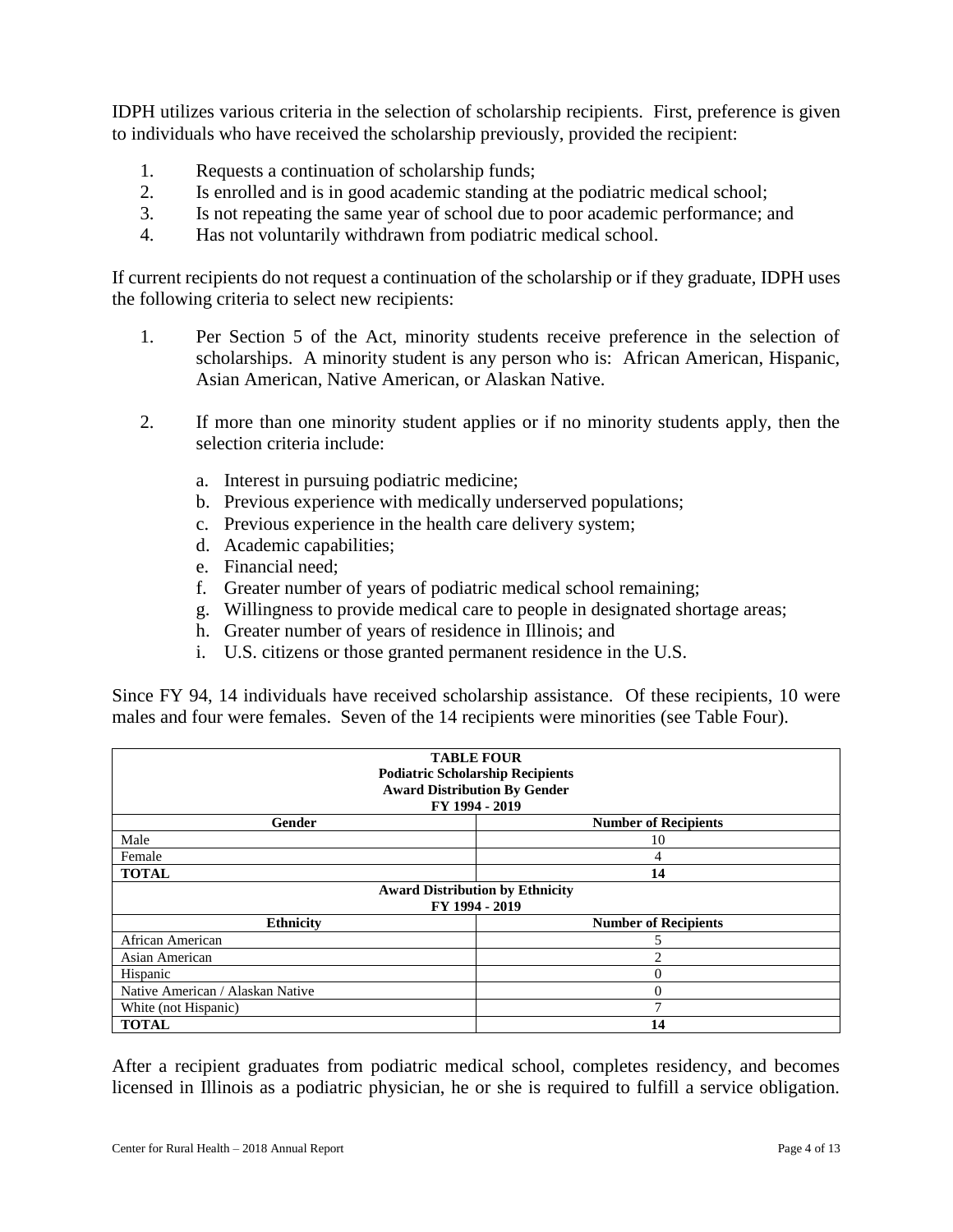Recipients must work at a medical facility located in a shortage area and provide direct patient care. Recipients must provide one year of service for each year of scholarship assistance received.

Of the 14 recipients since FY 94, seven have fulfilled their service obligation. Two recipients did not fulfill the service obligation (one did not complete podiatric medical school while another did not obtain a podiatric medical license). One recipient will complete the service obligation in June 2020; while another recipient will complete the service obligation in June 2021. IDPH did not award scholarships in FY 16 because no applicants met the selection criteria. Additionally, no scholarship was awarded in FY 17 because no one applied. In FY 18, IDPH selected three recipients. One award provides funds for tuition, fees, and a living stipend. The remaining awards provide partial scholarships (see Table Five).

|                | <b>TABLE FIVE</b><br><b>Summary of Podiatric Scholarship Recipients</b> |                                   |                                                                                                                                                                                                                                         |                                   |                              |                                     |                                    |                                 |               |  |  |
|----------------|-------------------------------------------------------------------------|-----------------------------------|-----------------------------------------------------------------------------------------------------------------------------------------------------------------------------------------------------------------------------------------|-----------------------------------|------------------------------|-------------------------------------|------------------------------------|---------------------------------|---------------|--|--|
|                |                                                                         |                                   |                                                                                                                                                                                                                                         | FY 1994 - 2019                    |                              |                                     |                                    |                                 |               |  |  |
| Recipient      | Year(s) of<br>Scholarship<br>Assistance<br>Provided                     | Total<br>Scholarships<br>Provided | Assistance Provided In<br>$FY(s)$ <sup>(a)</sup>                                                                                                                                                                                        | In Podiatric<br>Medical<br>School | In<br>Podiatric<br>Residency | Fulfilling<br>Service<br>Obligation | Fulfilled<br>Service<br>Obligation | Service<br>Obligation<br>Waived | In<br>Default |  |  |
|                |                                                                         | \$16,405                          | 1994                                                                                                                                                                                                                                    |                                   |                              |                                     | X                                  |                                 |               |  |  |
| $\overline{2}$ | $\overline{c}$                                                          | \$33,978                          | 1995, 1996                                                                                                                                                                                                                              |                                   |                              |                                     | X                                  |                                 |               |  |  |
| 3              | $\overline{c}$                                                          | \$35,503                          | 1996, 1997                                                                                                                                                                                                                              |                                   |                              |                                     | X                                  |                                 |               |  |  |
| 4              |                                                                         | \$20,279                          | 1999                                                                                                                                                                                                                                    |                                   |                              |                                     | X                                  |                                 |               |  |  |
| 5              | $\overline{c}$                                                          | \$20,810                          | 2000, 2001                                                                                                                                                                                                                              |                                   |                              |                                     | X                                  |                                 |               |  |  |
| $6^{(b)}$      | $\overline{c}$                                                          | \$46,945                          | 2002, 2003                                                                                                                                                                                                                              |                                   |                              |                                     |                                    | $\mathbf X$                     |               |  |  |
| $\overline{7}$ | $\overline{c}$                                                          | \$45,254                          | 2003, 2004                                                                                                                                                                                                                              |                                   |                              |                                     | X                                  |                                 |               |  |  |
| 8              | $\overline{c}$                                                          | \$51,162                          | 2005, 2006                                                                                                                                                                                                                              |                                   |                              |                                     | X                                  |                                 |               |  |  |
| q(c)           | 4                                                                       | \$142,162                         | 2007, 2008, 2009,<br>2011                                                                                                                                                                                                               |                                   |                              |                                     |                                    |                                 | X             |  |  |
| 10             | 4                                                                       | \$171,352                         | 2009, 2010, 2011,<br>2012                                                                                                                                                                                                               |                                   |                              | X                                   |                                    |                                 |               |  |  |
| 11             | 3                                                                       | \$97,072                          | 2012, 2014, 2015                                                                                                                                                                                                                        |                                   |                              | X                                   |                                    |                                 |               |  |  |
| 12             |                                                                         | \$124,600                         | 2018, 2019                                                                                                                                                                                                                              | X                                 |                              |                                     |                                    |                                 |               |  |  |
| $13^{(d)}$     | 8.                                                                      | \$37,697                          | 2018, 2019                                                                                                                                                                                                                              | X                                 |                              |                                     |                                    |                                 |               |  |  |
| $14^{(d)}$     | $\overline{8}$                                                          | \$37,697                          | 2018, 2019                                                                                                                                                                                                                              | X                                 |                              |                                     |                                    |                                 |               |  |  |
| <b>Totals</b>  |                                                                         | \$880,916                         |                                                                                                                                                                                                                                         | 3                                 | $\mathbf{0}$                 | $\mathbf{2}$                        | 7                                  | $\mathbf{1}$                    | $\mathbf{1}$  |  |  |
| a)<br>h)       |                                                                         |                                   | No award was made in FY 98 as available funds were insufficient to meet the cost of one scholarship.<br>Recipient did not complete podiatric medical school. IDPH waived the recipient's service obligation and repayment requirements. |                                   |                              |                                     |                                    |                                 |               |  |  |

c) Recipient was unable to obtain a podiatric medical license and defaulted on the scholarship. IDPH is pursuing repayment from the recipient.

d) Received a partial scholarship.

# **PSYCHIATRY PRACTICE INCENTIVE**

On January 1, 2011, the Psychiatry Practice Incentive Act [405 ILCS 100] was established. The Act's purpose is to improve access to psychiatric health care services through grants, scholarships, and educational loan repayment to help recruit and retain psychiatrists in shortage areas. The Act includes the following programs:

- 1. Grants to medical schools to improve psychiatric residency and child and adolescent fellowship programs;
- 2. Scholarships to students pursuing psychiatry as a medical specialty; and
- 3. Educational loan repayment for psychiatrists.

Individuals who receive scholarship or loan repayment assistance must: work at a medical facility located in a shortage area, accept medical payments (compensation to physicians for services rendered under Article V of the Illinois Public Aid Code), and serve targeted populations (medically underserved populations, people in medically underserved areas, the uninsured, and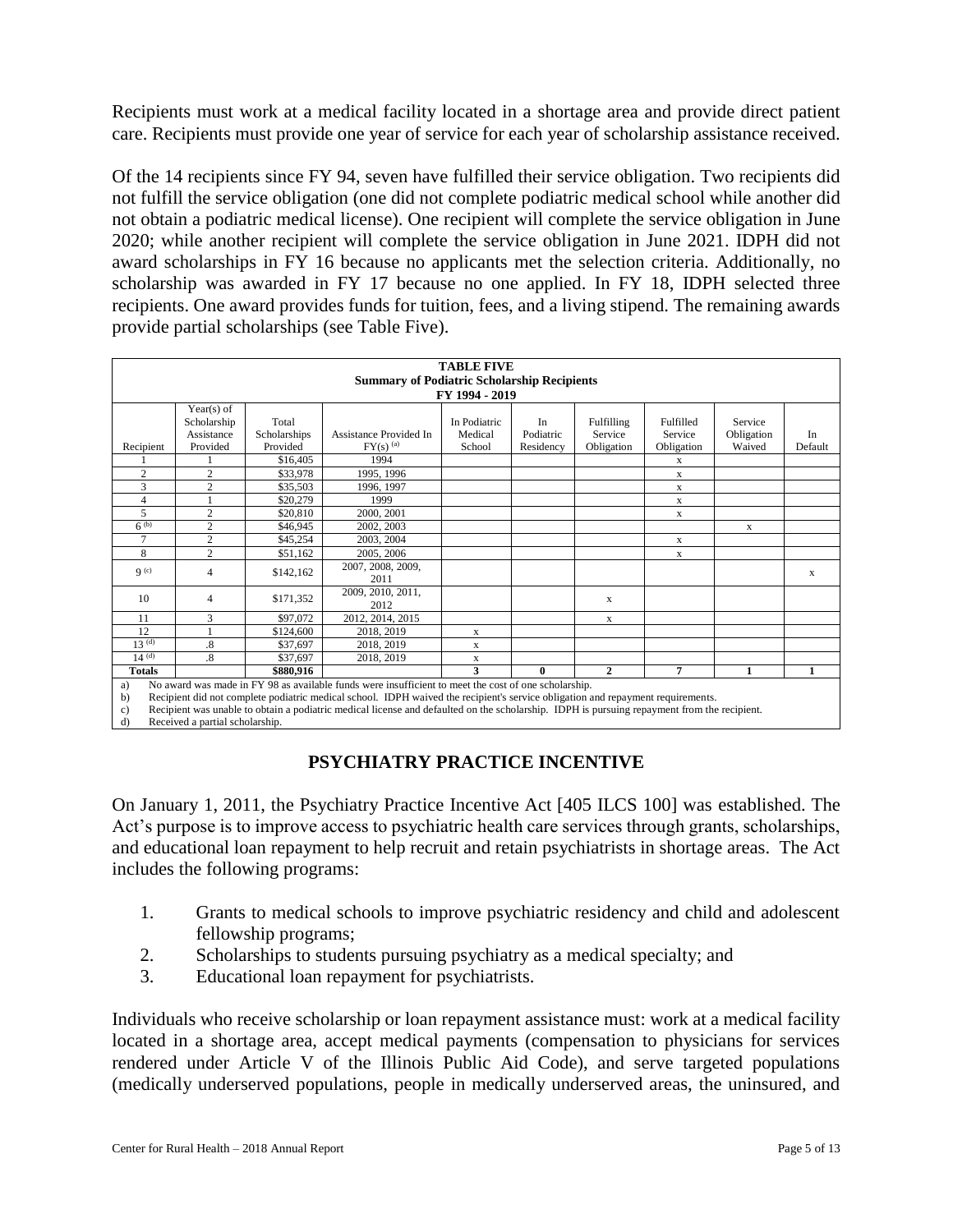people enrolled in a medical program administered by the Illinois Department of Healthcare and Family Services).

Since the Act's establishment, IDPH has not received funding for these programs.

## Grants for Psychiatric Residency and Child and Adolescent Fellowship Programs

If funding is appropriated, IDPH can provide grants to Illinois medical schools to establish or improve psychiatric residency and child and adolescent fellowship programs. Grants must achieve the following:

- 1. Increase the number of psychiatrists practicing in shortage areas;
- 2. Increase the percentage of psychiatrists establishing practice in Illinois after residency or fellowship; and
- 3. Increase the number of accredited psychiatric practice residencies in Illinois.

As seen in Table Six, Illinois has eight medical schools. Of these schools, seven offer a psychiatric residency program. In addition, five offer a child and adolescent fellowship program.

|                                     | <b>TABLE SIX</b><br>Illinois Medical Schools - Psychiatry Residency and Child and Adolescent Fellowship Programs |                   |                       |                  |                              |  |  |  |  |  |
|-------------------------------------|------------------------------------------------------------------------------------------------------------------|-------------------|-----------------------|------------------|------------------------------|--|--|--|--|--|
|                                     | Location                                                                                                         |                   | <b>Medical Degree</b> | Psychiatry       | Child and                    |  |  |  |  |  |
| <b>Medical School</b>               |                                                                                                                  | <b>Allopathic</b> | Osteopathic           | <b>Residency</b> | <b>Adolescent Fellowship</b> |  |  |  |  |  |
| Loyola University                   | Maywood                                                                                                          | X                 |                       | X                |                              |  |  |  |  |  |
| Midwestern University               | Downers Grove                                                                                                    |                   | X                     |                  |                              |  |  |  |  |  |
| Northwestern University             | Chicago                                                                                                          | X                 |                       | X                | X                            |  |  |  |  |  |
| <b>Rosalind Franklin University</b> | North Chicago                                                                                                    | X                 |                       | X                |                              |  |  |  |  |  |
| <b>Rush University</b>              | Chicago                                                                                                          | X                 |                       | X                | Х                            |  |  |  |  |  |
| Southern Illinois University        | Springfield                                                                                                      | X                 |                       | X                | Х                            |  |  |  |  |  |
| University of Chicago               | Chicago                                                                                                          | X                 |                       | X                | Х                            |  |  |  |  |  |
| University of Illinois              | Chicago                                                                                                          | X                 |                       | X                | X                            |  |  |  |  |  |
|                                     | Peoria                                                                                                           | X                 |                       | X                |                              |  |  |  |  |  |
|                                     | Rockford                                                                                                         | X                 |                       |                  |                              |  |  |  |  |  |
|                                     | Urbana-Champaign                                                                                                 | X                 |                       |                  |                              |  |  |  |  |  |

## Psychiatric Medical Student Scholarships

If funding is appropriated, IDPH can provide scholarship assistance to students who pursue psychiatry. The scholarship would cover tuition, fees, and living expenses for the recipient and could be awarded for up to four years. To receive the scholarship, a recipient must agree to: work full-time as a psychiatrist in a medical facility located in a shortage area (one year for each year of scholarship assistance received), accept medical reimbursement payments, and serve targeted populations (e.g., people in medically underserved areas, uninsured populations, and people enrolled in a medical program administered by the Illinois Department of Healthcare and Family Services).

## Educational Loan Repayment

If funding is appropriated, IDPH can provide up to \$25,000 annually to a psychiatrist to assist in the repayment of educational loans used for tuition and other reasonable educational expenses. In exchange for loan repayment assistance, the psychiatrist must: work for at least three years at a medical facility in a shortage area, accept medical reimbursement payments, and serve targeted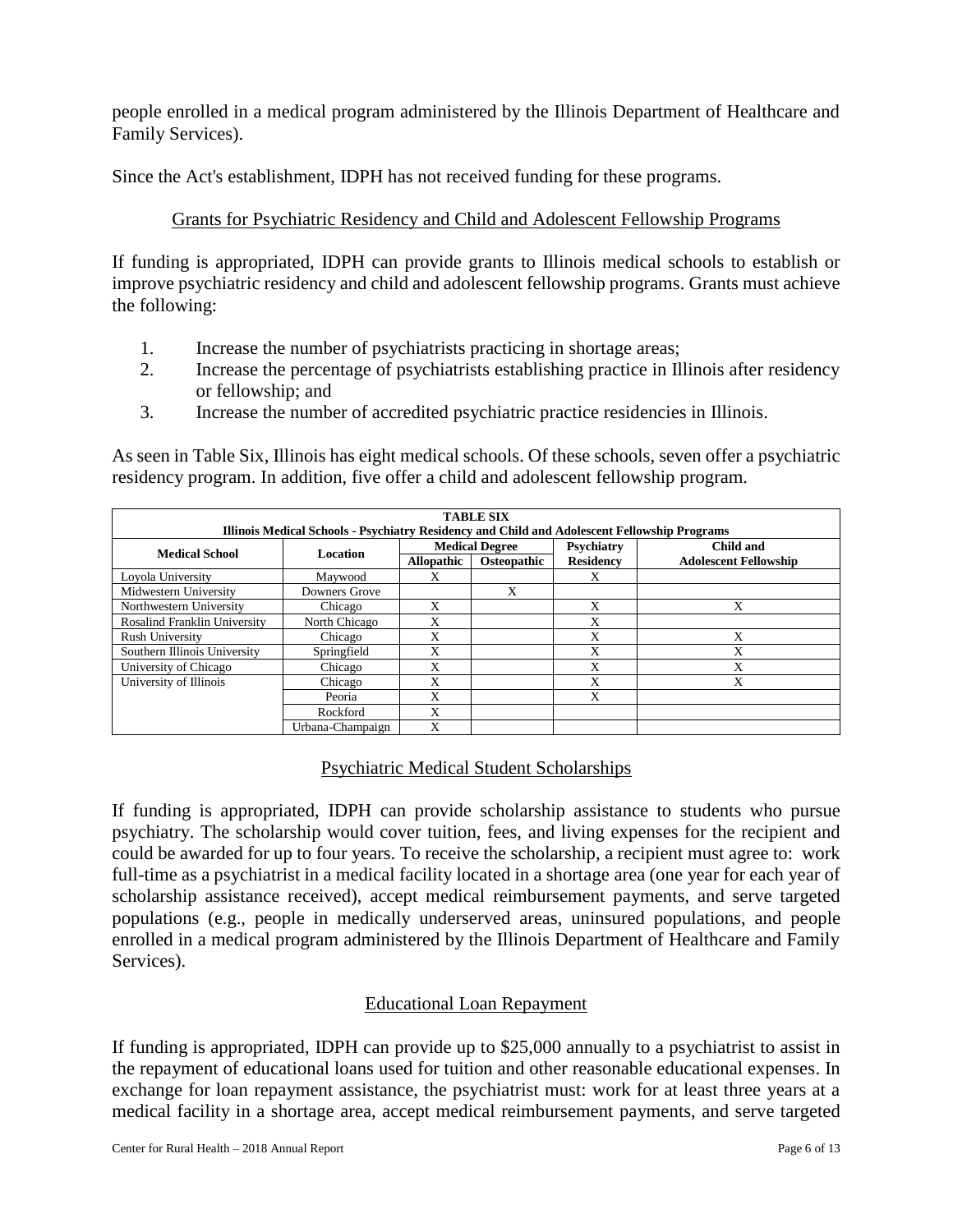populations (e.g., underinsured or uninsured individuals, people living in medically underserved areas, and Medicaid recipients).

#### Shortage Areas

Mental health shortage areas are designated by analyzing the availability of mental health providers, assessing demographic characteristics, and identifying the health status of residents. There are three types of mental health shortage designations: geographic, population group, and facility. Based on these requirements, Illinois has 36 geographic area/population groups and 72 facility-based shortage areas (see Table Seven).

| <b>TABLE SEVEN</b><br>Mental Health HPSA Geographic, Population and Facility Designations in Illinois |    |  |  |  |  |  |  |  |  |
|-------------------------------------------------------------------------------------------------------|----|--|--|--|--|--|--|--|--|
| <b>Mental Health HPSA Type</b><br><b>Number of Designations</b>                                       |    |  |  |  |  |  |  |  |  |
| Geographic Area / Population Group                                                                    | 36 |  |  |  |  |  |  |  |  |
| Facility-Based                                                                                        |    |  |  |  |  |  |  |  |  |
| Comprehensive Health Centers                                                                          | 43 |  |  |  |  |  |  |  |  |
| <b>Correctional Facilities</b>                                                                        | 10 |  |  |  |  |  |  |  |  |
| <b>Rural Health Clinics</b>                                                                           |    |  |  |  |  |  |  |  |  |
| <b>State Mental Hospital</b>                                                                          |    |  |  |  |  |  |  |  |  |

# **FAMILY PRACTICE RESIDENCY**

In 1977, the Family Practice Residency Act [110 ILCS 935] was established to improve primary care services, increase access to those services, and reduce health care disparities. To address these requirements, IDPH is authorized to provide the following:

- 1. Grants to family practice residency programs;
- 2. Scholarships for medical students who pursue primary care as a specialty; and
- 3. Loan repayment options for physicians and other eligible primary care providers who agree to practice in underserved areas of Illinois.

## Family Practice Residency Grants

If funding is appropriated, IDPH can provide grants to Illinois medical schools to establish or improve family practice residency programs. Grants must achieve the following:

- 1. Increase the number of family practice physicians in shortage areas;
- 2. Increase the percentage of obstetricians establishing practice in Illinois upon completion of residency;
- 3. Increase the number of accredited family practice residencies in Illinois;
- 4. Increase the percentage of family practice physicians establishing practice in Illinois upon completion of residency; and
- 5. Provide funds for the rental of office space, purchase of equipment, and other uses to allow practitioners to locate their practices in communities in shortage areas.

IDPH has not received funding for this program since FY 2003.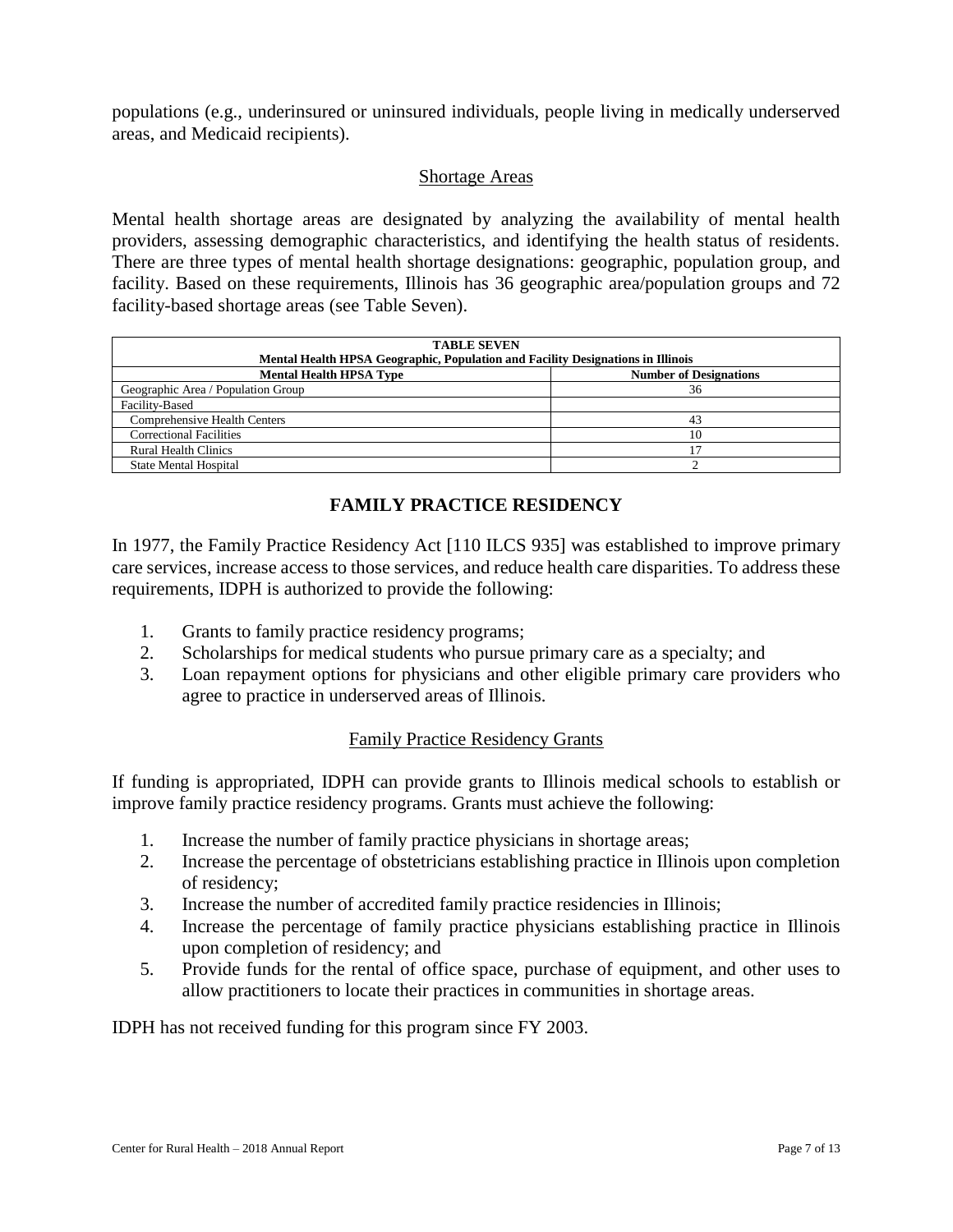#### Educational Loan Repayment for Physicians

The Educational Loan Repayment for Physicians program is designed to provide educational loan repayment to physicians and other primary care providers. In exchange for financial assistance, recipients are required to practice in underserved areas of Illinois. This program has never received an appropriation.

#### Medical Student Scholarship Program

The Medical Student Scholarship Program (MSSP) provides financial assistance to medical students to offset the costs of tuition, fees, and living expenses. In exchange for scholarship assistance, recipients agree to complete training in a primary care specialty and practice in an underserved area of Illinois.

To apply for the scholarship, an individual must meet the following requirements:

- 1. Be an Illinois resident;
- 2. Demonstrate financial need;
- 3. Be accepted by or enrolled in a medical school in Illinois;
- 4. Demonstrate good academic standing; and
- 5. Pursue a primary care specialty (family practice, general internal medicine, general pediatrics, obstetrics/gynecology, or internal medicine/pediatrics).

Before receiving funds, recipients enter into a grant agreement that sets forth the conditions of the scholarship. Failure to meet those terms requires the recipient to reimburse the State of Illinois three times the total amount of the scholarship funds received.

After medical school, most residency programs for primary care specialties require three years for completion. Obstetrics-gynecology and combined internal medicine-pediatrics programs require four years. Within 30 days after completion of training, the recipient must establish a full-time primary care practice, providing direct patient care in a shortage area. Recipients must provide one year of service for each year scholarship funds were received.

Funding for MSSP began in FY 79. However, new participants were added for only two years. Budget reductions prohibited new awards until FY 85. Awards continued through FY 2010, when budget reductions allowed funding for continuing students only. For FYs 2011 – 2019, no funding was appropriated (see Table Eight).

| <b>TABLE EIGHT</b><br><b>Medical Student Scholarship Program</b><br>FY 1979 to 2019 |               |                         |  |  |  |  |  |  |
|-------------------------------------------------------------------------------------|---------------|-------------------------|--|--|--|--|--|--|
| <b>Fiscal Year</b>                                                                  | Appropriation | <b>New Scholarships</b> |  |  |  |  |  |  |
| 1979                                                                                | 100,000       | 13                      |  |  |  |  |  |  |
| 1980                                                                                | 250,000       | 12                      |  |  |  |  |  |  |
| 1981                                                                                | 325,000       | 17                      |  |  |  |  |  |  |
| 1982                                                                                | 268,700       | $\mathbf{0}$            |  |  |  |  |  |  |
| 1983                                                                                | 165,500       | $\theta$                |  |  |  |  |  |  |
| 1984                                                                                | 39,800        | 0                       |  |  |  |  |  |  |
| 1985                                                                                | 1,000,000     | 61                      |  |  |  |  |  |  |
| 1986                                                                                | 2,000,000     | 62                      |  |  |  |  |  |  |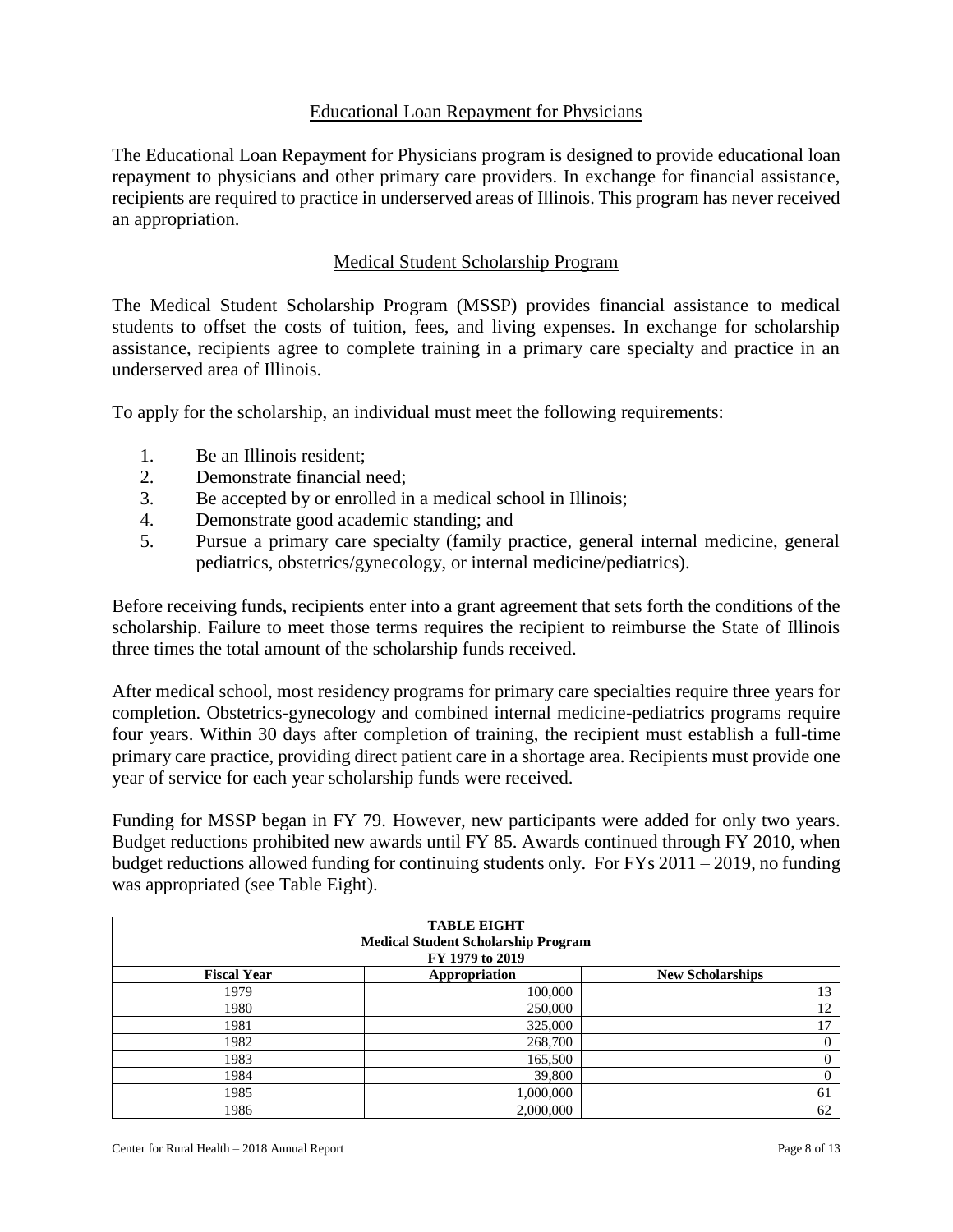| <b>TABLE EIGHT</b><br><b>Medical Student Scholarship Program</b><br>FY 1979 to 2019 |                                                                                                               |                         |  |  |  |  |  |
|-------------------------------------------------------------------------------------|---------------------------------------------------------------------------------------------------------------|-------------------------|--|--|--|--|--|
| <b>Fiscal Year</b>                                                                  | Appropriation                                                                                                 | <b>New Scholarships</b> |  |  |  |  |  |
| 1987                                                                                | 2,910,900                                                                                                     | 60                      |  |  |  |  |  |
| 1988                                                                                | 2,794,500                                                                                                     | 29                      |  |  |  |  |  |
| 1989                                                                                | 2,300,000                                                                                                     | 31                      |  |  |  |  |  |
| 1990                                                                                | 2,700,000                                                                                                     | 59                      |  |  |  |  |  |
| 1991                                                                                | 2,700,000                                                                                                     | 36                      |  |  |  |  |  |
| 1992                                                                                | 2,619,000                                                                                                     | 39                      |  |  |  |  |  |
| 1993                                                                                | 2,600,000                                                                                                     | 33                      |  |  |  |  |  |
| 1994                                                                                | 2,600,000                                                                                                     | 36                      |  |  |  |  |  |
| 1995                                                                                | 2,675,000                                                                                                     | 39                      |  |  |  |  |  |
| 1996                                                                                | 2,775,000                                                                                                     | 22                      |  |  |  |  |  |
| 1997                                                                                | 3,445,000                                                                                                     | 56                      |  |  |  |  |  |
| 1998                                                                                | 3,445,000                                                                                                     | 25                      |  |  |  |  |  |
| 1999                                                                                | 3,445,000                                                                                                     | 31                      |  |  |  |  |  |
| 2000                                                                                | 3,445,000                                                                                                     | 24                      |  |  |  |  |  |
| 2001                                                                                | 3,445,000                                                                                                     | 14                      |  |  |  |  |  |
| 2002                                                                                | 2,945,000                                                                                                     | 19                      |  |  |  |  |  |
| 2003                                                                                | 2,945,000                                                                                                     | 15                      |  |  |  |  |  |
| 2004                                                                                | 2,695,000                                                                                                     | 23                      |  |  |  |  |  |
| 2005                                                                                | 2,750,000                                                                                                     | 10                      |  |  |  |  |  |
| 2006                                                                                | 2,750,000                                                                                                     | 14                      |  |  |  |  |  |
| 2007                                                                                | 2,750,000                                                                                                     | 22                      |  |  |  |  |  |
| 2008                                                                                | 2,750,000                                                                                                     | 14                      |  |  |  |  |  |
| 2009                                                                                | 2,475,000                                                                                                     | 10                      |  |  |  |  |  |
| $2010*$                                                                             | 1,500,000                                                                                                     | $\mathbf{0}$            |  |  |  |  |  |
| 2011 - 2019                                                                         | $\Omega$                                                                                                      | $\theta$                |  |  |  |  |  |
| <b>TOTALS</b>                                                                       | \$71,608,400                                                                                                  | 826                     |  |  |  |  |  |
|                                                                                     | * Budget reductions in FY 10 allowed funding for continuing students only. New scholarships were not awarded. |                         |  |  |  |  |  |

In FY 19, 12 scholarship recipients were fulfilling their service obligation by providing primary care services in medical facilities in underserved areas. Of these providers, two were practicing in rural locations and 10 were practicing in urban areas. It is estimated that each physician provides primary care services to 1,500 patients per year. The placement of these 12 physicians in underserved areas resulted in increased access to care for 18,000 Illinois residents.

# **NURSING EDUCATION SCHOLARSHIP**

The Nursing Education Scholarship Program (NESP) is authorized by the Nursing Education Scholarship Law [110 ILCS 975], enacted in 1994. The goal of NESP is to increase the number of nurses working in Illinois. Scholarships are offered as an incentive for individuals to pursue careers in nursing and are used to provide funds to help meet the costs of tuition and living expenses. In 2005, the Law was amended to allow scholarships to recipients pursuing graduate degrees in nursing. In 2009, the Law was amended again to provide scholarships to recipients pursuing graduate degrees in nursing to become nurse educators.

NESP authorizes scholarships for students enrolled in the following programs:

- 1. Certificate in practical nursing;
- 2. Associate degree in nursing;
- 3. Hospital-based diploma in nursing;
- 4. Baccalaureate degree in nursing; and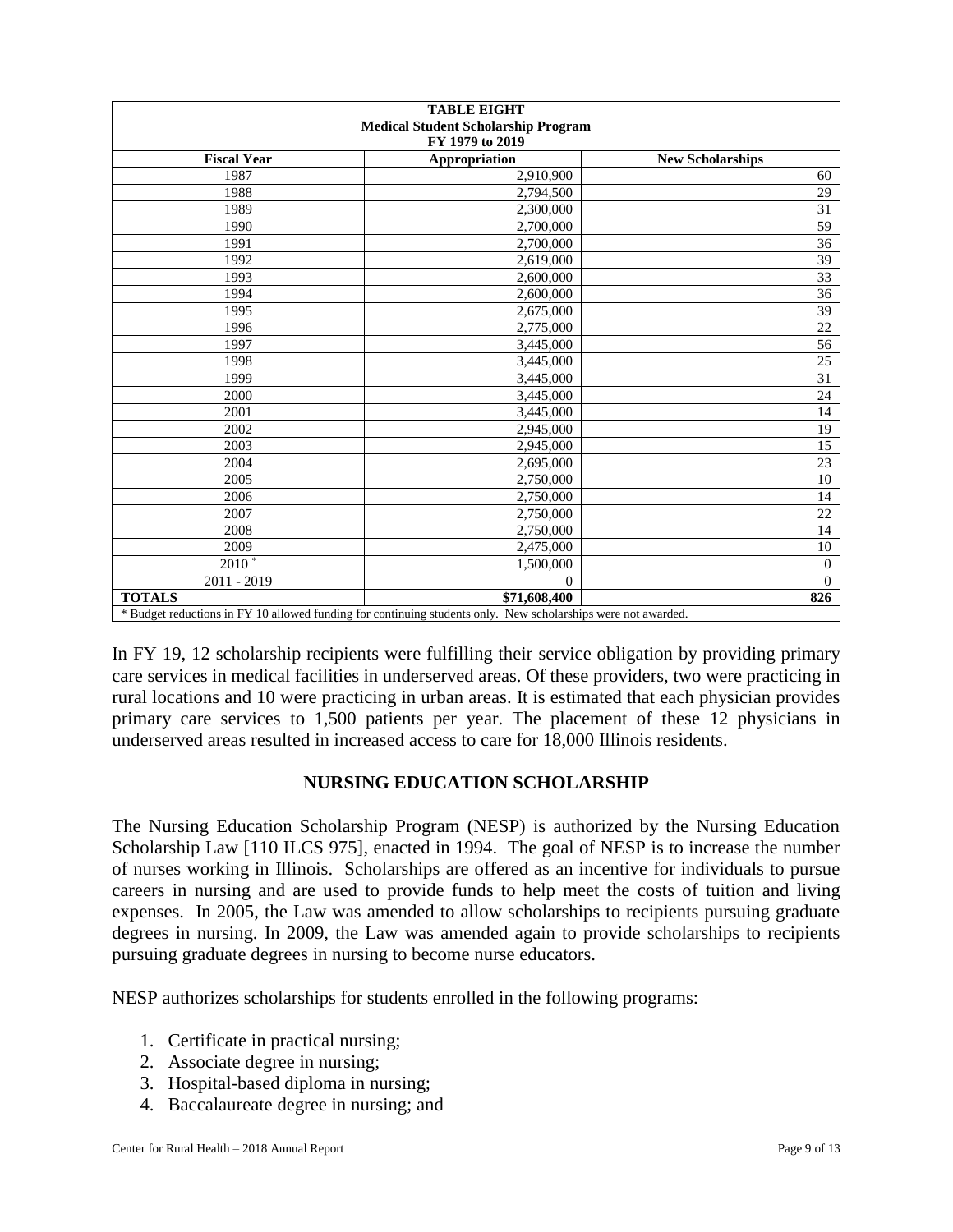5. Graduate degree in nursing (master or doctorate degree).

Funding for NESP is provided from nurse license renewal fees collected by the Illinois Department of Financial and Professional Regulation. The program is administered by IDPH, which awards scholarships and monitors recipients throughout their education and employment obligation periods.

To apply for the scholarship, an individual must:

- 1. Be an Illinois resident for at least one year prior to applying;
- 2. Be a U.S. citizen or lawful permanent resident alien;
- 3. Exhibit financial need;
- 4. Agree to work as a nurse in Illinois providing direct patient care one year for each year of scholarship assistance received; or
- 5. Agree to teach students at an approved nursing program in Illinois two years for each year of scholarship assistance received (for nurse educators); and
- 6. Be admitted, or accepted for admission, to a pre-licensure nursing education program approved by the Illinois Department of Financial and Professional Regulation or a postlicensure nursing education program approved by the Illinois Board of Higher Education.

Scholarships are awarded to recipients at approved institutions for the following duration:

- 1. One year for a practical nursing program;
- 2. Two years for associate degree in nursing program;
- 3. Three years for hospital-based diploma in nursing program;
- 4. Four years for baccalaureate degree in nursing program;
- 5. Three years for graduate degree in nursing program to become a nurse educator; and
- 6. Five years for graduate degree in nursing program.

The Law also requires that scholarships be awarded based on the following distribution:

- 1. 10% for recipients pursuing a certificate in practical nursing;
- 2. 30% for recipients pursuing an associate degree or a hospital-based diploma in nursing;
- 3. 40% for recipients pursuing baccalaureate degrees in nursing; and
- 4. 20% for recipients pursuing a graduate degree in nursing.

Scholarships are awarded to students who have the greatest financial need, with a grade point average of at least 3.0, and who have the least number of credit hours remaining to complete their nursing degrees.

Before receiving scholarship funds, a recipient must enter into an agreement with IDPH that sets forth the terms of performance during their nursing education and the service obligation that results from the scholarship. Failure to meet these obligations requires the recipient to repay the State the full amount of the scholarship funds received, plus 7% interest.

For FY 1994 and 1995, the program was appropriated \$285,000 each year to provide scholarships. From FYs 1996 through 2001, the program received an annual appropriation of \$315,000. From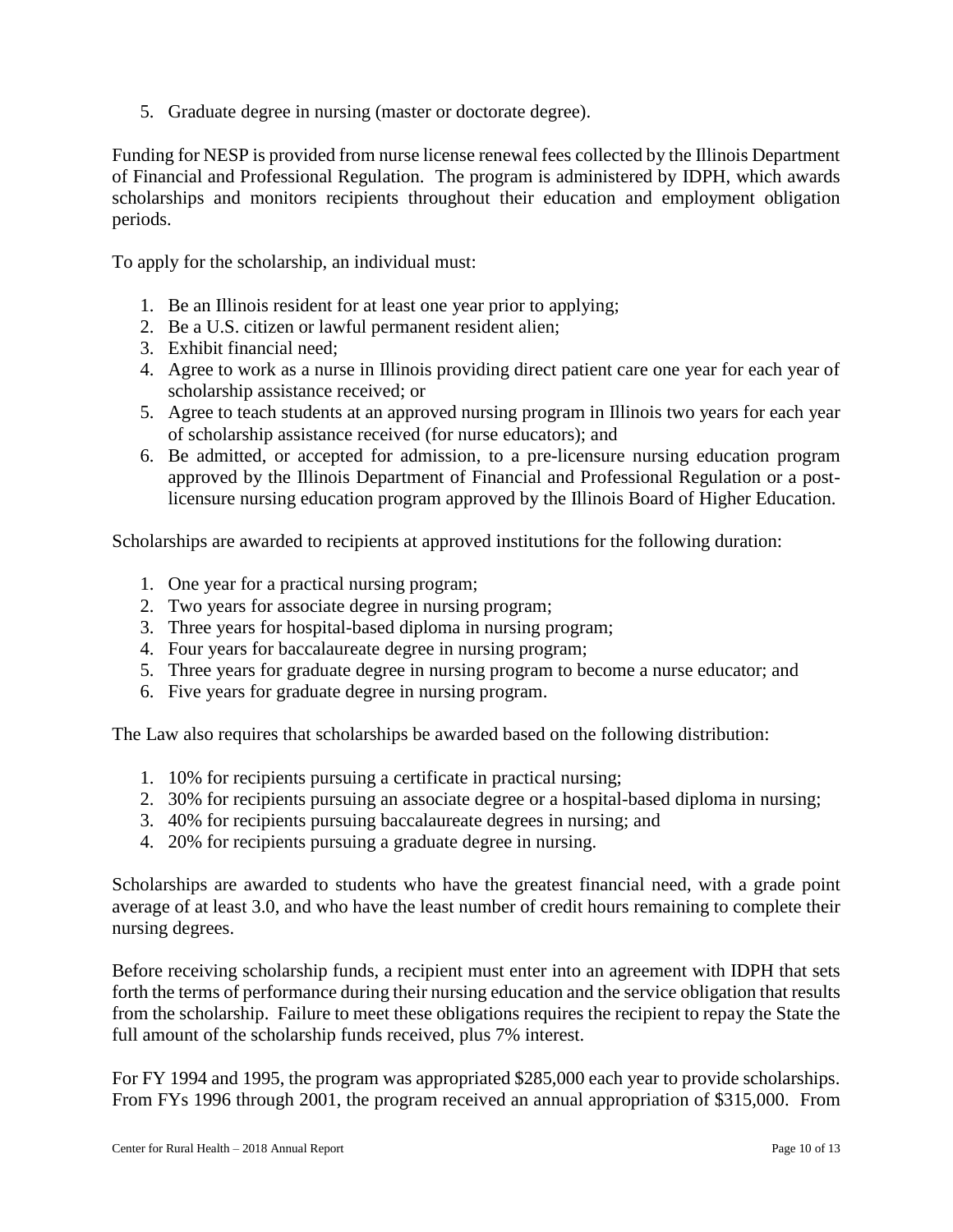FY 2002 through FY 2005, the program received \$750,000 per year. In FY 2006, the appropriation was increased to \$1,200,000 in response to the addition of graduate students. This level of funding remained consistent through FY 2015. In FY 2016, the appropriation was increased to \$2,000,000 annually. Overall, \$25,460,000 has been appropriated to the program, providing scholarships for 2,553 individuals.

Since FY 2005, \$16,817,526 in scholarship funds have been awarded to 1,251 students (see Table Nine). As seen in the table, 48 scholarship recipients do not have this information because it was not in their files. Information prior to FY 2005 is unavailable.

| <b>TABLE NINE</b><br><b>Nursing Education Scholarship Program</b><br>Scholarship Recipients and Nursing Certificates, Diplomas, and Degrees Declared<br>FY 2005 - 2019                                                                 |                |        |              |        |  |  |  |  |  |  |  |
|----------------------------------------------------------------------------------------------------------------------------------------------------------------------------------------------------------------------------------------|----------------|--------|--------------|--------|--|--|--|--|--|--|--|
| Percentage of<br><b>Amount of</b><br>Percentage of<br>Scholarship<br>Number of<br>Scholarship<br><b>Nursing Certificate, Diploma, or Degree Declared</b><br><b>Recipients</b><br><b>Recipients</b><br><b>Funding</b><br><b>Funding</b> |                |        |              |        |  |  |  |  |  |  |  |
| Certificate in Practical Nursing                                                                                                                                                                                                       | 178            | 14.2%  | \$1,027,912  | 6.1%   |  |  |  |  |  |  |  |
| Associate Degree in Nursing                                                                                                                                                                                                            | 396            | 31.7%  | \$3,484,016  | 20.7%  |  |  |  |  |  |  |  |
| Hospital-Based Diploma in Nursing                                                                                                                                                                                                      | 23             | 1.8%   | \$313,823    | 1.9%   |  |  |  |  |  |  |  |
| Baccalaureate Degree in Nursing                                                                                                                                                                                                        | 487            | 38.9%  | \$8,407,694  | 50.0%  |  |  |  |  |  |  |  |
| Graduate Degree in Nursing includes: <sup>*</sup>                                                                                                                                                                                      |                |        |              |        |  |  |  |  |  |  |  |
| Master of Science - Advanced Practice Registered Nurse                                                                                                                                                                                 | 9              | 0.7%   | \$254,940    | 1.5%   |  |  |  |  |  |  |  |
| Master of Science – Nurse Educator                                                                                                                                                                                                     | 35             | 2.8%   | \$788,482    | 4.7%   |  |  |  |  |  |  |  |
| Master of Science - Nurse Practitioner                                                                                                                                                                                                 | 19             | 1.5%   | \$503,621    | 3.0%   |  |  |  |  |  |  |  |
| Master of Science – General Nursing                                                                                                                                                                                                    | 43             | 3.4%   | \$1,193,970  | 7.1%   |  |  |  |  |  |  |  |
| Doctor of Philosophy                                                                                                                                                                                                                   | 6              | 0.5%   | \$291,953    | 1.7%   |  |  |  |  |  |  |  |
| Doctor of Nursing Practice                                                                                                                                                                                                             | 5              | 0.4%   | \$98,640     | 0.6%   |  |  |  |  |  |  |  |
| Doctor of Nurse Anesthesia Practice                                                                                                                                                                                                    | $\overline{c}$ | 0.2%   | \$15,412     | 0.1%   |  |  |  |  |  |  |  |
| Unknown                                                                                                                                                                                                                                | 48             | 3.8%   | \$437,063    | 2.6%   |  |  |  |  |  |  |  |
| <b>TOTALS</b>                                                                                                                                                                                                                          | 1.251          | 100.0% | \$16,817,526 | 100.0% |  |  |  |  |  |  |  |
| * Combining all graduate school recipients, 119 received scholarship assistance totaling \$3,147,018. This is 9.5% of all recipients and 18.7% of all funding.                                                                         |                |        |              |        |  |  |  |  |  |  |  |

The Law states that recipients who receive scholarships must graduate from nursing school, become licensed as a nurse in Illinois, and fulfill the nurse employment service obligation. This obligation requires recipients to work as a nurse in a medical facility in Illinois providing direct patient care. For these recipients, the obligation is one year of nursing employment for each year of scholarship assistance received. Recipients who received scholarships to become nurse educators must fulfill a nurse educator service obligation. The service obligation requires these recipients to be employed by a school (approved by the Illinois Department of Financial and Professional Regulation or the Illinois Board of Higher Education) and educating registered nursing students, licensed practical nursing students, or registered nurses pursuing graduate degrees in nursing. For these recipients, the service obligation is two years for each year of scholarship assistance received.

As seen in Table Ten, 747 recipients graduated, became licensed, and fulfilled their service obligation since 2005. Eleven recipients defaulted on their scholarships and IDPH pursued collections. Despite extensive collection activities, these scholarships were deemed uncollectible by the Illinois Attorney General. An additional 23 recipients defaulted on the scholarship but repaid all funds in full. The table also shows that four recipients are permanently disabled. The scholarship law states that recipients deemed permanently disabled are not required to fulfill the service obligation nor repay scholarship funds. Two recipients are deemed temporarily disabled. These individuals have a physical or mental health disability that temporarily prevents them from fulfilling the service obligation. This designation can only last up to 12 months and then the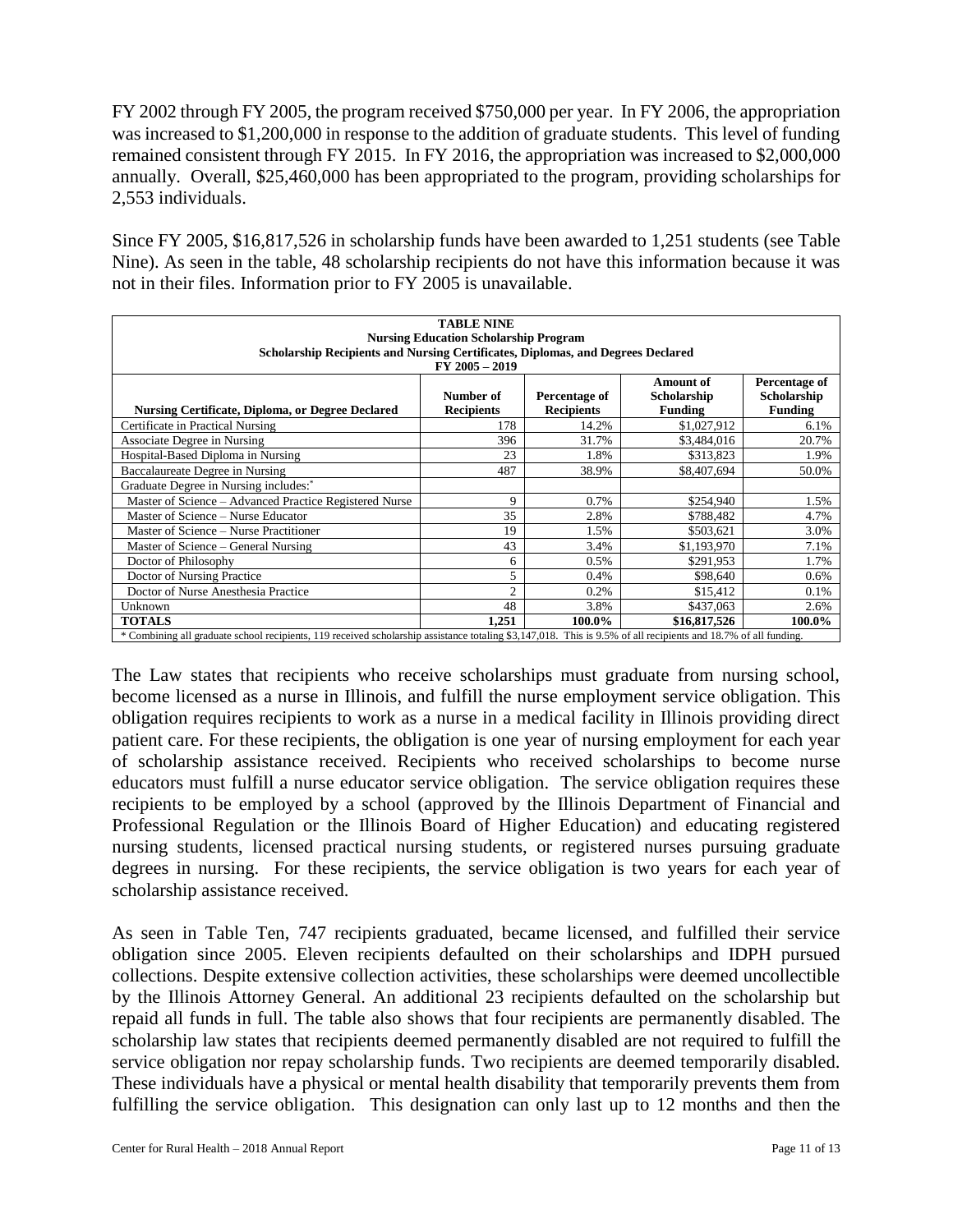recipients must begin fulfilling the service obligation. Moreover, 72 recipients are currently working as nurses fulfilling their service obligation and an additional 62 recipients have graduated from school and are seeking employment. These recipients must begin fulfilling the service obligation within 12 months of graduation. Currently, 106 recipients are enrolled in school and 59 recipients withdrew from school prior to completing their studies. These recipients withdrew before any scholarship funds were issued.

Presently, there are 165 recipients that are in collections. These individuals defaulted on the scholarship because they did not complete one of the following: 1) graduating from nursing school, 2) becoming licensed as a nurse in Illinois, or 3) fulfilling the service obligation. These individuals have entered into repayment contracts with IDPH. The scholarship law gives recipients six years to repay IDPH all of the scholarship funds received.

| <b>TABLE TEN</b><br><b>Nursing Education Scholarship Program</b><br><b>Status of Scholarship Recipients</b><br>FY 2005 - 2019                                                                  |                |        |              |         |  |  |  |  |  |  |
|------------------------------------------------------------------------------------------------------------------------------------------------------------------------------------------------|----------------|--------|--------------|---------|--|--|--|--|--|--|
| Percentage of<br><b>Amount of Scholarship</b><br>Scholarship<br>Number of<br>Percentage of<br><b>Funding</b><br><b>Recipients</b><br><b>Recipients</b><br>Funding<br><b>Recipients' Status</b> |                |        |              |         |  |  |  |  |  |  |
| Closed – Fulfilled Service Obligation                                                                                                                                                          | 747            | 59.7%  | \$10,561,419 | 62.8%   |  |  |  |  |  |  |
| Closed - Scholarship Funds Uncollectable                                                                                                                                                       | 11             | 0.9%   | \$68,130     | 0.4%    |  |  |  |  |  |  |
| Closed – Repaid Scholarship Funds                                                                                                                                                              | 23             | 1.8%   | \$132,100    | 0.8%    |  |  |  |  |  |  |
| <b>Permanently Disabled</b>                                                                                                                                                                    | 4              | 0.3%   | \$34,963     | 0.2%    |  |  |  |  |  |  |
| <b>Temporarily Disabled</b>                                                                                                                                                                    | $\overline{c}$ | 0.2%   | \$35,077     | 0.2%    |  |  |  |  |  |  |
| Employed – Working to Fulfill Obligation                                                                                                                                                       | 72             | 5.8%   | \$1,793,885  | 10.7%   |  |  |  |  |  |  |
| Graduated – Seeking Employment to Fulfill Obligation                                                                                                                                           | 62             | 5.0%   | \$955,129    | 5.7%    |  |  |  |  |  |  |
| In Collections                                                                                                                                                                                 | 165            | 13.2%  | \$2,002,478  | 11.9%   |  |  |  |  |  |  |
| In Nursing School                                                                                                                                                                              | 106            | 8.5%   | \$1,234,345  | 7.3%    |  |  |  |  |  |  |
| Withdrew – Dropped Out of Nursing School                                                                                                                                                       | 59             | 4.7%   | \$0          | $0.0\%$ |  |  |  |  |  |  |
| <b>TOTALS</b>                                                                                                                                                                                  | 1.251          | 100.0% | \$16,817,526 | 100.0%  |  |  |  |  |  |  |

## **J-1 VISA WAIVER**

J-1 Physicians are doctors from other countries who receive a J-1 visa to further their medical education in the U.S. The visa allows holders to remain in the U.S. until their studies are complete. At the end of their studies they must return to their home country for two years before applying for employment authorization in the U.S. A J-1 Visa Waiver waives the two-year home residency requirement and allows a physician to stay in the U.S. to practice at a medical facility located in a shortage area.

State health departments recommend waivers to the U.S. Department of State. States can make a maximum of 30 waiver recommendations per year. Physicians who receive a waiver must work at a medical facility located in a shortage area for at least three years. Thus, 90 physicians are actively participating in the program at any given time.

The waiver program was created in 1994 through an amendment to the Immigration and Nationality Act. At that time, a state department of public health could recommend 20 waivers per year. In 2002, the statute was amended to allow 30 waivers per state per year. Since 2003, Illinois has had 473 physicians participate in the waiver program (data from 1994 – 2002 is unavailable).

Between 2011 and 2018, IDPH made 237 waiver recommendations. Of this number, 118 physicians were primary care, 96 were specialists and 23 were psychiatrists. Also, 187 practiced